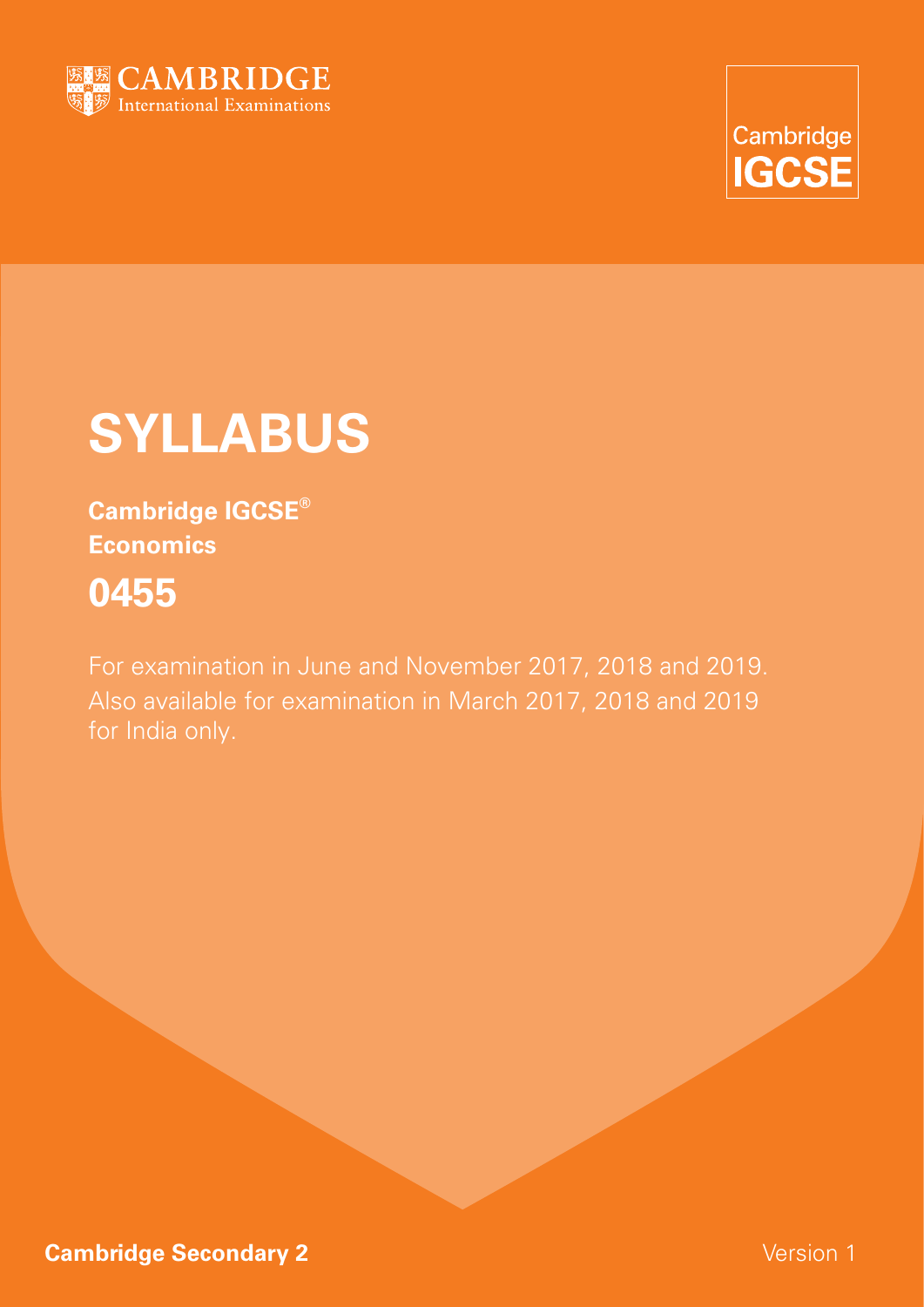#### **Changes to syllabus for 2017, 2018 and 2019**

This syllabus has been updated, but there are no significant changes.

**You are advised to read the whole syllabus before planning your teaching programme.**

Cambridge International Examinations retains the copyright on all its publications. Registered Centres are permitted to copy material from this booklet for their own internal use. However, we cannot give permission to Centres to photocopy any material that is acknowledged to a third party even for internal use within a Centre.

® IGCSE is the registered trademark of Cambridge International Examinations

© Cambridge International Examinations 2015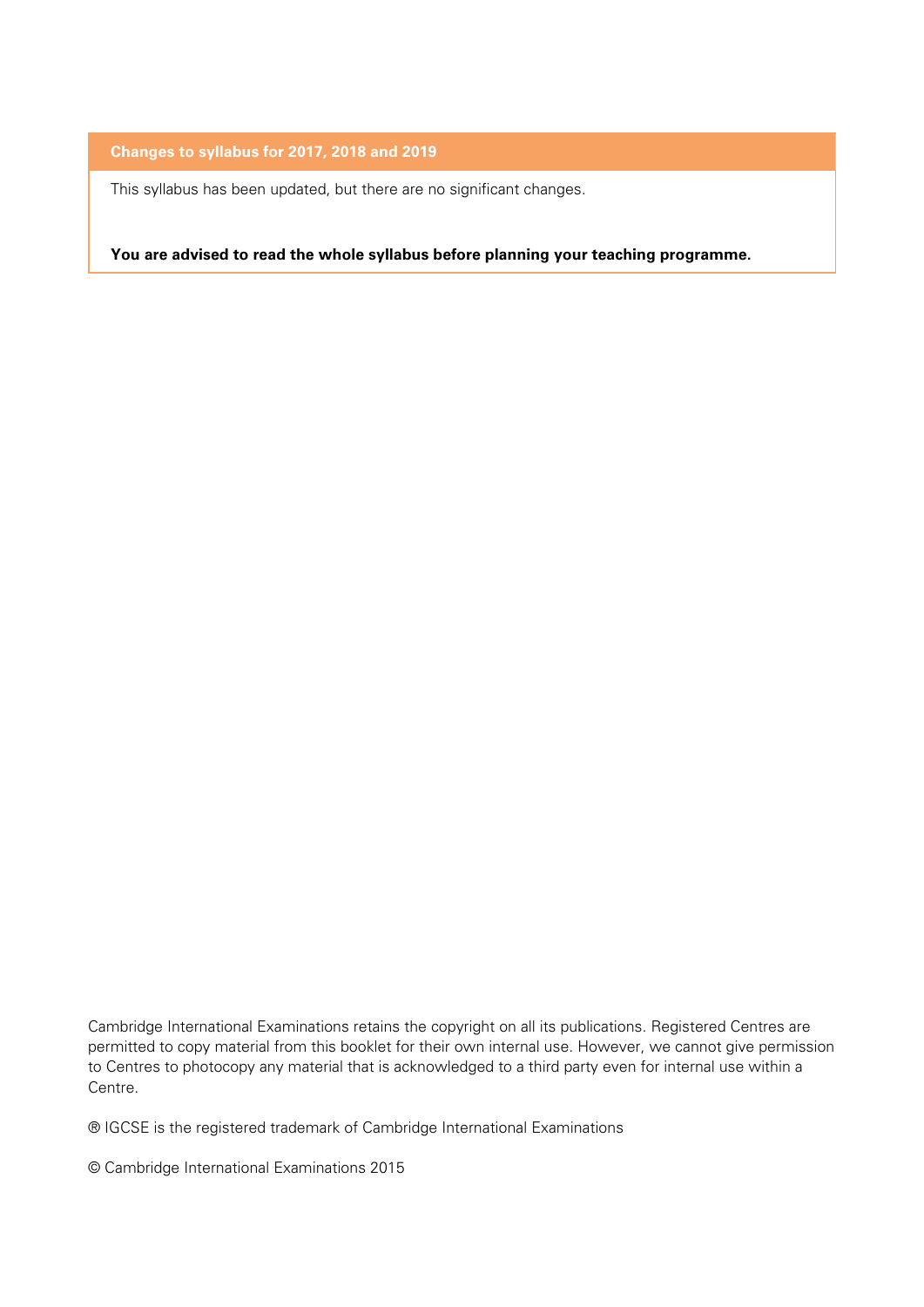# **Contents**

| 1 <sub>1</sub> |                                                                                                                                                                                                                                                                                                                                                                                                                                                        |
|----------------|--------------------------------------------------------------------------------------------------------------------------------------------------------------------------------------------------------------------------------------------------------------------------------------------------------------------------------------------------------------------------------------------------------------------------------------------------------|
|                | 1.1 Why choose Cambridge?<br>1.2 Why choose Cambridge IGCSE?<br>1.3 Why choose Cambridge IGCSE Economics?<br>1.4 Cambridge ICE (International Certificate of Education)<br>1.5 How can I find out more?                                                                                                                                                                                                                                                |
| 2.             | 2.1 Support materials<br>2.2 Endorsed resources<br>2.3 Training                                                                                                                                                                                                                                                                                                                                                                                        |
| 3.             |                                                                                                                                                                                                                                                                                                                                                                                                                                                        |
|                |                                                                                                                                                                                                                                                                                                                                                                                                                                                        |
| 5.             | 5.1 Syllabus aims<br>5.2 Assessment objectives and their weightings                                                                                                                                                                                                                                                                                                                                                                                    |
| 6.             | 6.1 Basic economic problem: choice and the allocation of resources<br>6.2 The allocation of resources: how the market works; market failure<br>6.3 The individual as producer, consumer and borrower<br>6.4 The private firm as producer and employer<br>6.5 Role of government in an economy<br>6.6 Economic indicators<br>6.7 Developed and developing economies: trends in production, population and living standards<br>6.8 International aspects |
| 7.             |                                                                                                                                                                                                                                                                                                                                                                                                                                                        |
| 8.             |                                                                                                                                                                                                                                                                                                                                                                                                                                                        |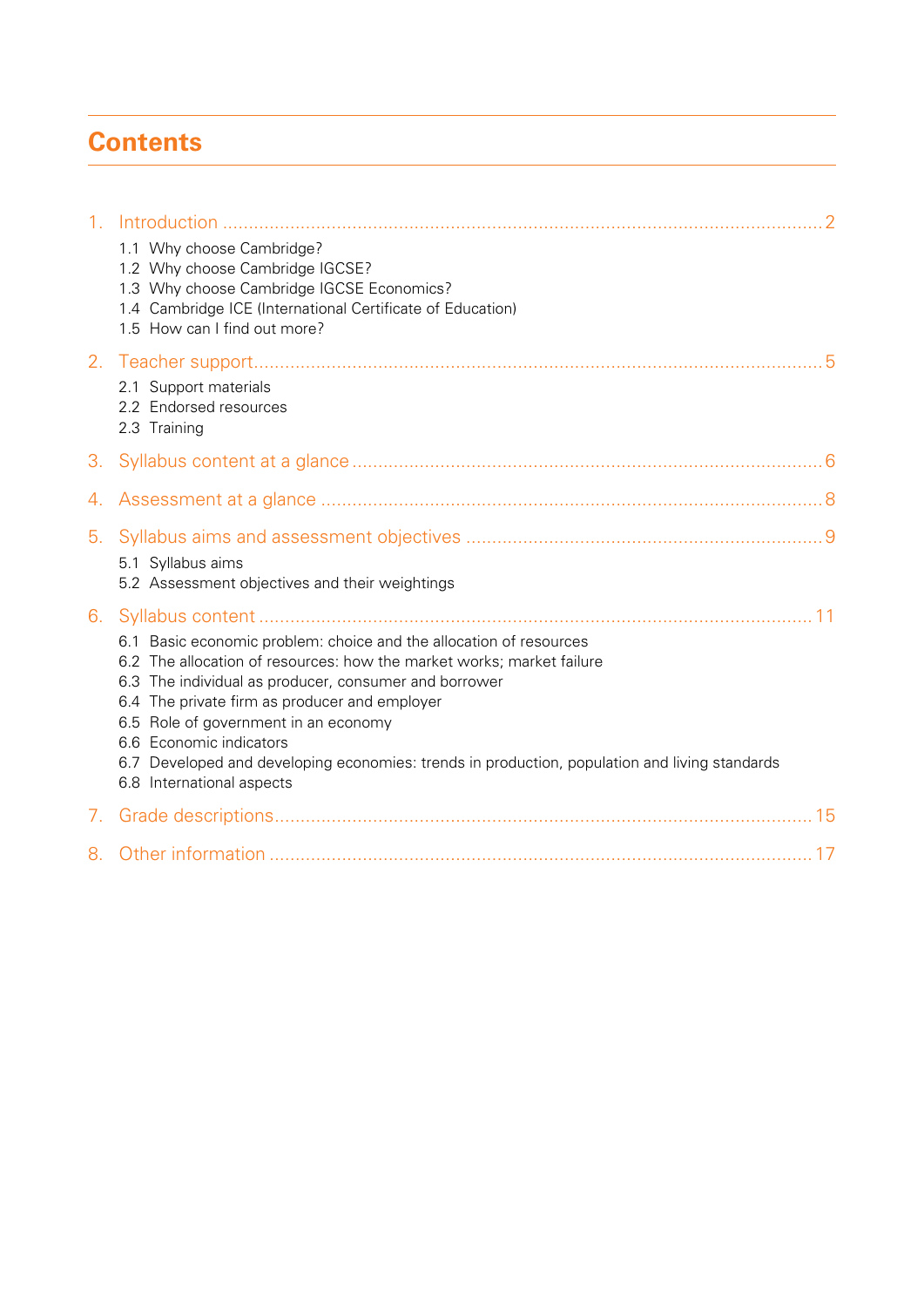# **1. Introduction**

# 1.1 Why choose Cambridge?

Cambridge International Examinations is part of the University of Cambridge. We prepare school students for life, helping them develop an informed curiosity and a lasting passion for learning. Our international qualifications are recognised by the world's best universities and employers, giving students a wide range of options in their education and career. As a not-for-profit organisation, we devote our resources to delivering high-quality educational programmes that can unlock learners' potential.

Our programmes set the global standard for international education. They are created by subject experts, are rooted in academic rigour, and provide a strong platform for progression. Over 10000 schools in 160 countries work with us to prepare nearly a million learners for their future with an international education from Cambridge.

## Cambridge learners

Cambridge programmes and qualifications develop not only subject knowledge but also skills. We encourage Cambridge learners to be:

- • **confident** in working with information and ideas their own and those of others
- responsible for themselves, responsive to and respectful of others
- reflective as learners, developing their ability to learn
- **innovative** and equipped for new and future challenges
- **engaged** intellectually and socially, ready to make a difference.

### **Recognition**

Cambridge IGCSE is recognised by leading universities and employers worldwide, and is an international passport to progression and success. It provides a solid foundation for moving on to higher level studies. Learn more at **www.cie.org.uk/recognition**

### Support for teachers

A wide range of materials and resources is available to support teachers and learners in Cambridge schools. Resources suit a variety of teaching methods in different international contexts. Through subject discussion forums and training, teachers can access the expert advice they need for teaching our qualifications. More details can be found in Section 2 of this syllabus and at **www.cie.org.uk/teachers**

### Support for exams officers

Exams officers can trust in reliable, efficient administration of exams entries and excellent personal support from our customer services. Learn more at **www.cie.org.uk/examsofficers** 

Our systems for managing the provision of international qualifications and education programmes for learners aged 5 to 19 are certified as meeting the internationally recognised standard for quality management, ISO 9001:2008. Learn more at **www.cie.org.uk/ISO9001**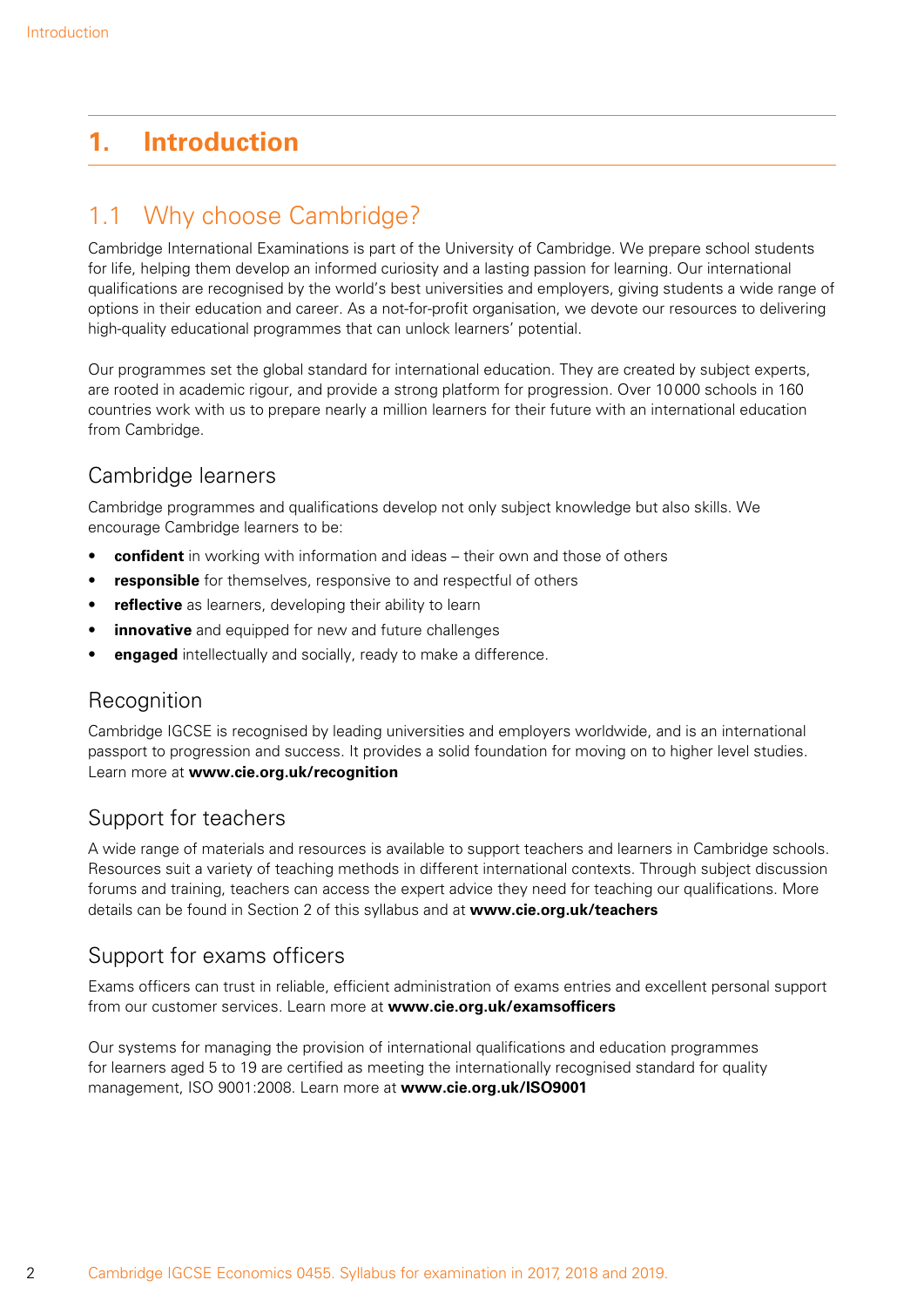# 1.2 Why choose Cambridge IGCSE?

Cambridge IGCSEs are international in outlook, but retain a local relevance. The syllabuses provide opportunities for contextualised learning and the content has been created to suit a wide variety of schools, avoid cultural bias and develop essential lifelong skills, including creative thinking and problem-solving.

Our aim is to balance knowledge, understanding and skills in our programmes and qualifications to enable students to become effective learners and to provide a solid foundation for their continuing educational journey.

Through our professional development courses and our support materials for Cambridge IGCSEs, we provide the tools to enable teachers to prepare learners to the best of their ability and work with us in the pursuit of excellence in education.

Cambridge IGCSEs are considered to be an excellent preparation for Cambridge International AS and A Levels, the Cambridge AICE (Advanced International Certificate of Education) Group Award, Cambridge Pre-U, and other education programmes, such as the US Advanced Placement program and the International Baccalaureate Diploma programme. Learn more about Cambridge IGCSEs at **www.cie.org.uk/cambridgesecondary2**

#### Guided learning hours

Cambridge IGCSE syllabuses are designed on the assumption that learners have about 130 guided learning hours per subject over the duration of the course, but this is for guidance only. The number of hours required to gain the qualification may vary according to local curricular practice and the learners' prior experience of the subject.

# 1.3 Why choose Cambridge IGCSE Economics?

Cambridge IGCSE Economics is accepted by universities and employers as proof of knowledge and understanding of economics. Successful Cambridge IGCSE Economics candidates gain lifelong skills, including:

- an understanding of economic theory, terminology and principles
- the ability to apply the tools of economic analysis
- the ability to distinguish between facts and value judgements in economic issues
- an understanding of, and an ability to use, basic economic numeracy and literacy
- the ability to take a greater part in decision-making processes in everyday life
- an understanding of the economies of developed and developing nations
- an excellent foundation for advanced study in economics.

### Prior learning

Candidates beginning this course are not expected to have studied economics previously.

#### Progression

Cambridge IGCSE Certificates are general qualifications that enable candidates to progress either directly to employment, or to proceed to further qualifications.

Candidates who are awarded grades C to  $A^*$  in Cambridge IGCSE Economics are well prepared to follow courses leading to Cambridge International AS and A Level Economics, or the equivalent.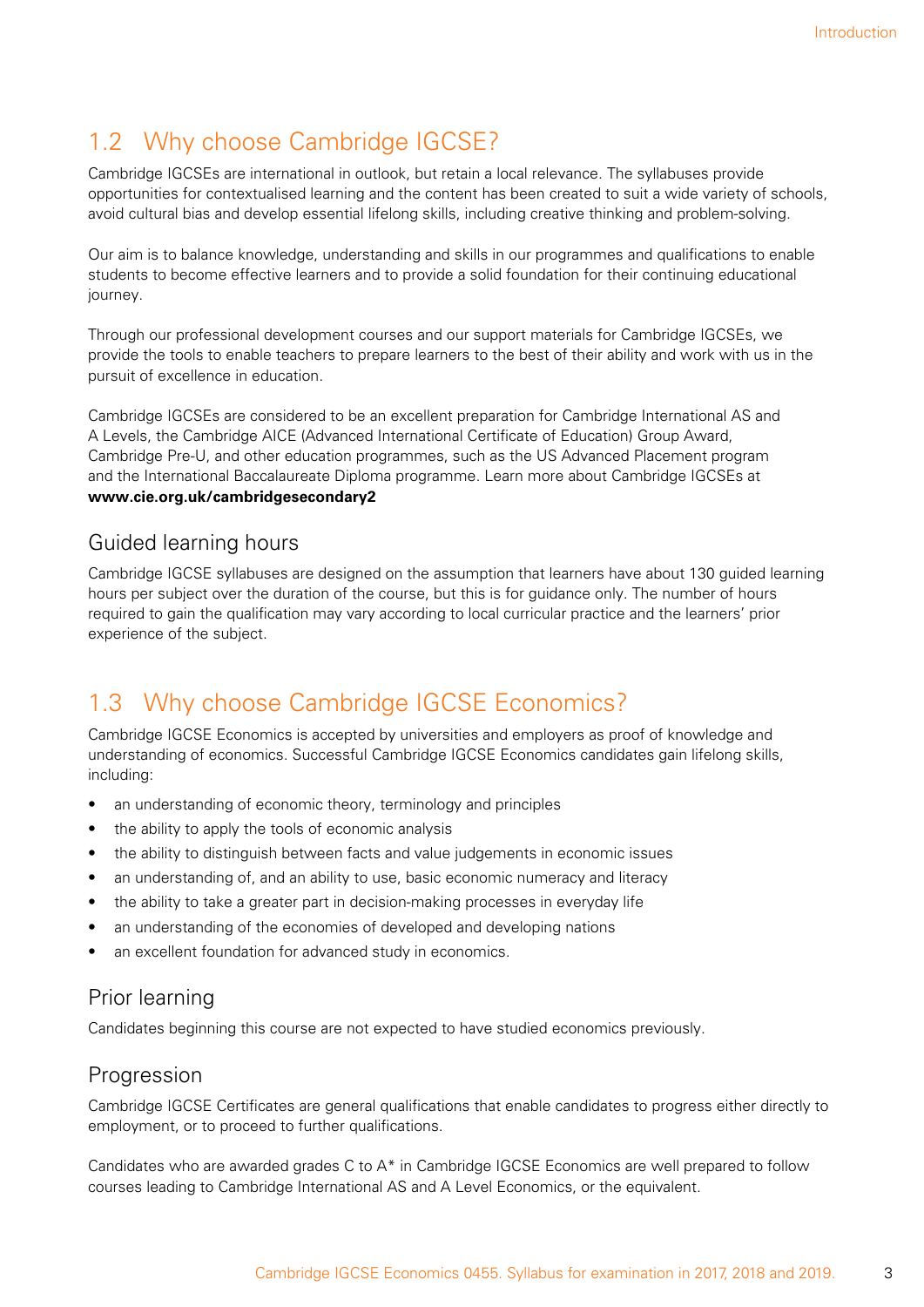# 1.4 Cambridge ICE (International Certificate of Education)

Cambridge ICE is a group award for Cambridge IGCSE. It gives schools the opportunity to benefit from offering a broad and balanced curriculum by recognising the achievements of learners who pass examinations in a number of different subjects.

Learn more about Cambridge ICE at **www.cie.org.uk/cambridgesecondary2**

## 1.5 How can I find out more?

#### If you are already a Cambridge school

You can make entries for this qualification through your usual channels. If you have any questions, please contact us at **info@cie.org.uk**

#### If you are not yet a Cambridge school

Learn about the benefits of becoming a Cambridge school at **www.cie.org.uk/startcambridge**. Email us at **info@cie.org.uk** to find out how your organisation can register to become a Cambridge school.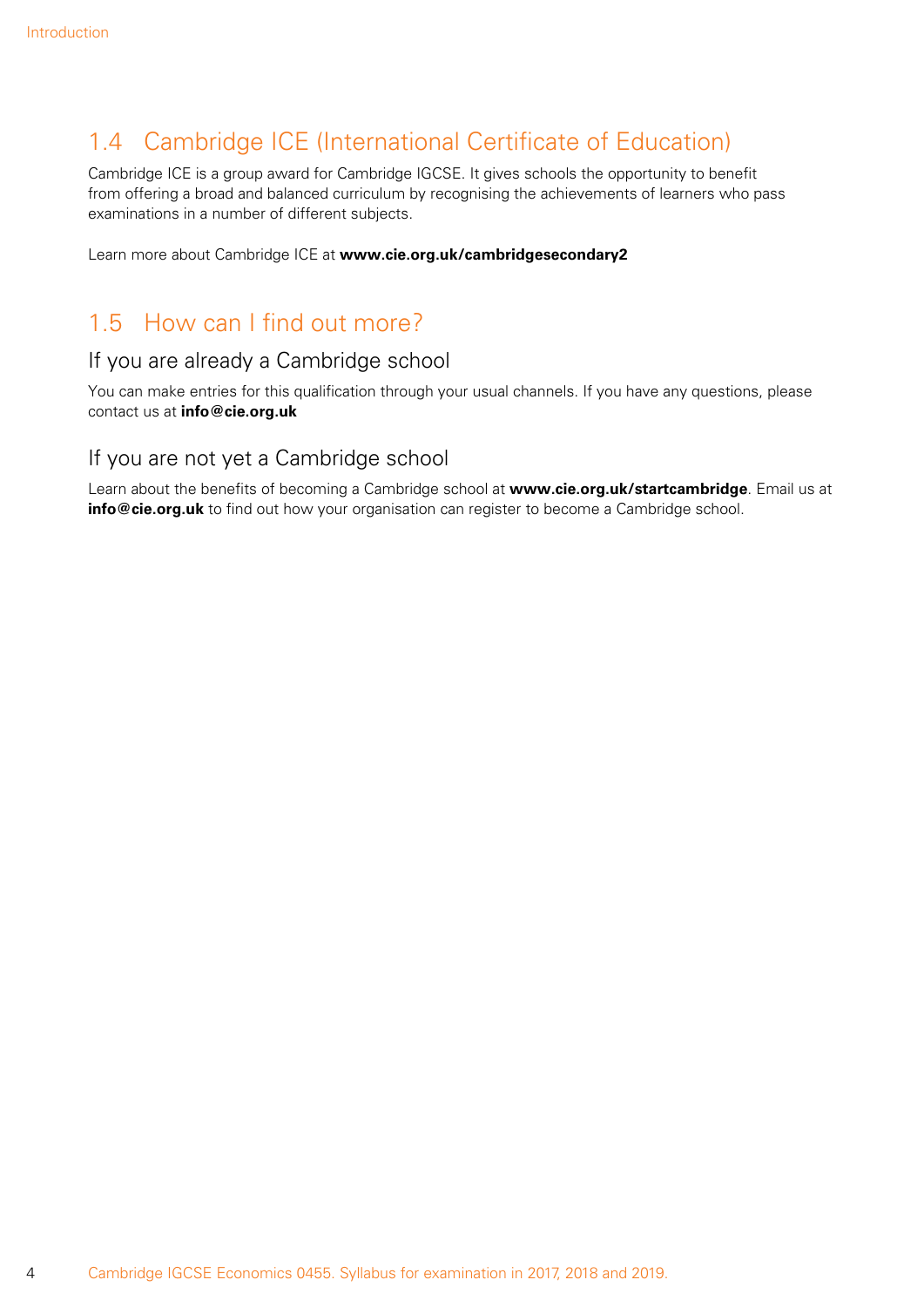# **2. Teacher support**

## 2.1 Support materials

We send Cambridge syllabuses, past question papers and examiner reports to cover the last examination series to all Cambridge schools.

You can also go to our public website at **www.cie.org.uk/igcse** to download current and future syllabuses together with specimen papers or past question papers and examiner reports from one series.

For teachers at registered Cambridge schools a range of additional support materials for specific syllabuses is available from Teacher Support, our secure online support for Cambridge teachers. Go to **http://teachers.cie.org.uk** (username and password required).

## 2.2 Endorsed resources

We work with publishers providing a range of resources for our syllabuses including print and digital materials. Resources endorsed by Cambridge go through a detailed quality assurance process to ensure they provide a high level of support for teachers and learners.

We have resource lists which can be filtered to show all resources, or just those which are endorsed by Cambridge. The resource lists include further suggestions for resources to support teaching.

# 2.3 Training

We offer a range of support activities for teachers to ensure they have the relevant knowledge and skills to deliver our qualifications. See **www.cie.org.uk/events** for further information.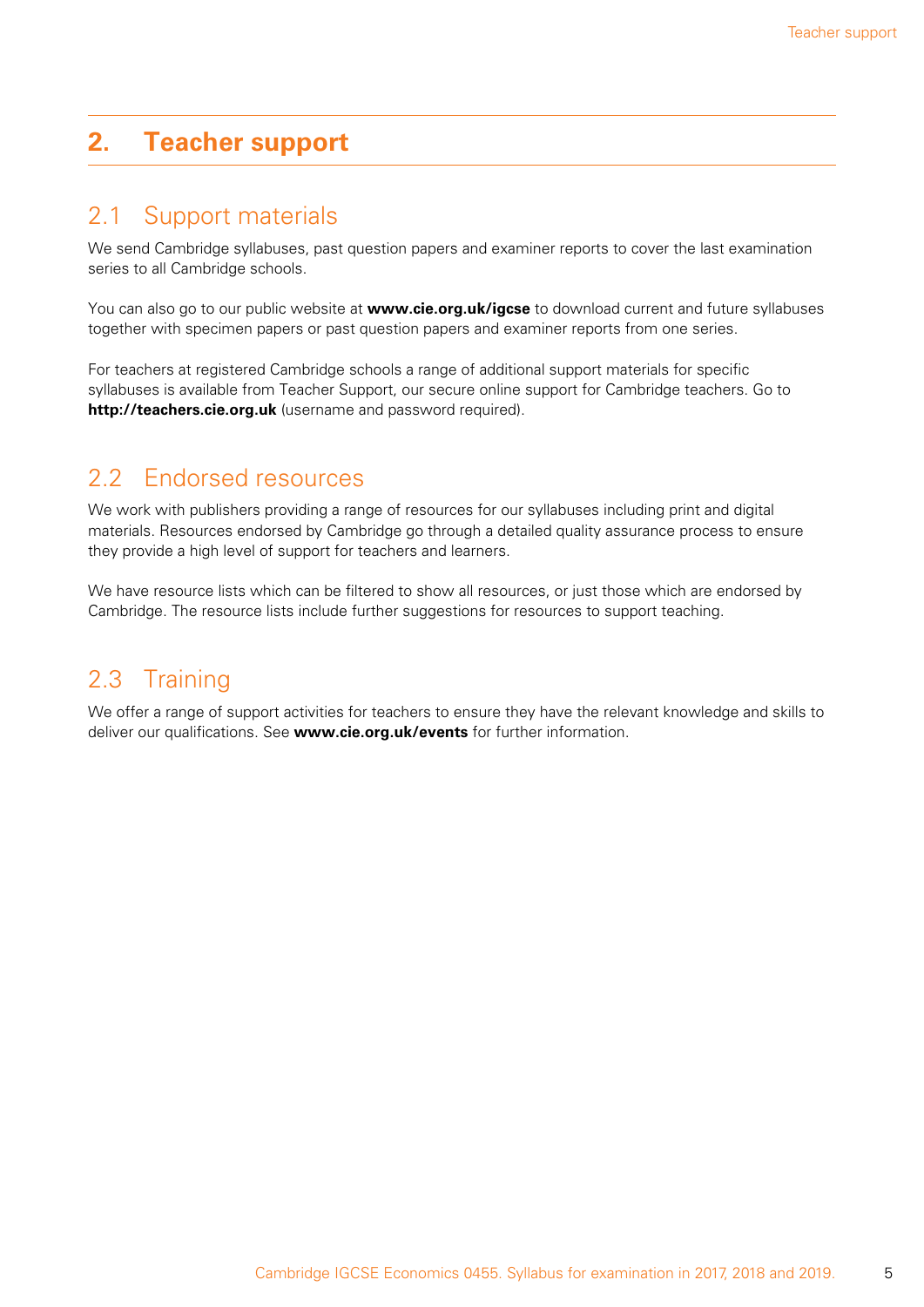# **3. Syllabus content at a glance**

All candidates study the following topics.

| <b>Section</b>                                                             | <b>Topics</b>                                                                                                                                                                                                                                                                                               |  |  |  |  |
|----------------------------------------------------------------------------|-------------------------------------------------------------------------------------------------------------------------------------------------------------------------------------------------------------------------------------------------------------------------------------------------------------|--|--|--|--|
| 1. Basic economic problem:<br>choice and the allocation of<br>resources    | economic problem<br>factors of production<br>٠<br>opportunity cost<br>٠<br>resource allocation<br>choice<br>٠<br>production possibility curves.                                                                                                                                                             |  |  |  |  |
| 2. The allocation of resources:<br>how the market works;<br>market failure | market and mixed economic systems<br>٠<br>demand and supply analysis<br>٠<br>price elasticity<br>٠<br>market failure<br>$\bullet$<br>social and private costs and benefits.                                                                                                                                 |  |  |  |  |
| 3. The individual as producer,<br>consumer and borrower                    | functions of money<br>$\bullet$<br>exchange<br>٠<br>central banks, stock exchanges and commercial banks<br>٠<br>labour market<br>$\bullet$<br>motives for spending, saving and borrowing.<br>$\bullet$                                                                                                      |  |  |  |  |
| 4. The private firm as producer<br>and employer                            | types and sizes of business organisation<br>$\bullet$<br>demand for factors of production<br>$\bullet$<br>costs and revenue<br>$\bullet$<br>profit maximisation and other business goals<br>٠<br>perfect competition<br>$\bullet$<br>monopoly<br>٠<br>advantages and disadvantages of increased scale.<br>٠ |  |  |  |  |
| 5. Role of government in<br>economy                                        | government as a producer and an employer<br>٠<br>aims of government economic policy<br>fiscal, monetary and supply-side policies<br>types of taxation<br>possible policy conflicts<br>government's influence on private producers.                                                                          |  |  |  |  |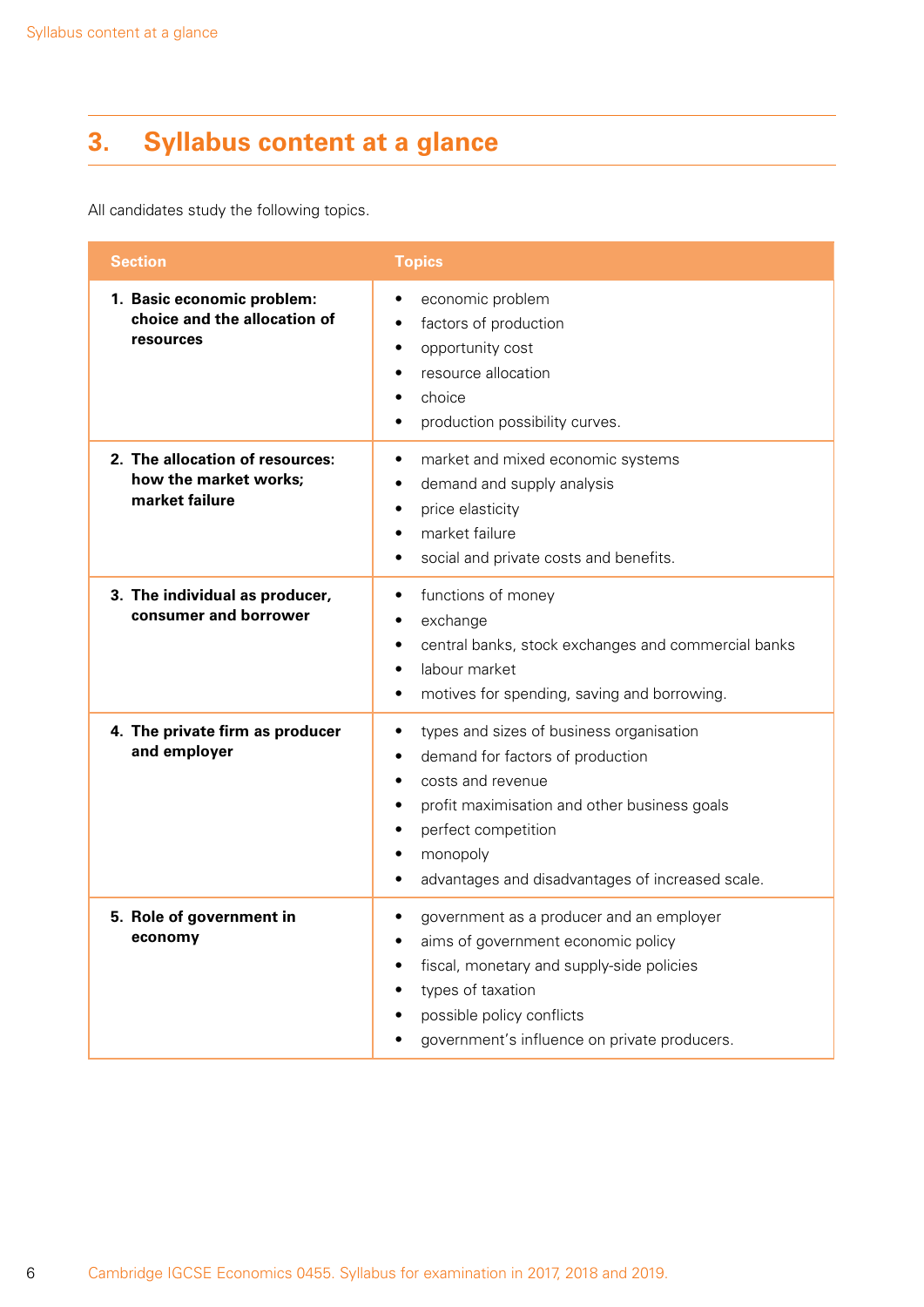| 6. Economic indicators                                                                                | price indices<br>inflation and deflation<br>$\bullet$<br>employment and unemployment<br>GDP, economic growth and recession<br>٠<br>GDP and other measures of living standards.<br>٠  |
|-------------------------------------------------------------------------------------------------------|--------------------------------------------------------------------------------------------------------------------------------------------------------------------------------------|
| 7. Developed and developing<br>economies: trends in<br>production, population and<br>living standards | developed and developing countries<br>absolute and relative poverty<br>٠<br>alleviating poverty<br>population growth<br>differences in living standards.<br>٠                        |
| 8. International aspects                                                                              | specialisation<br>current account of the balance of payments<br>٠<br>current account deficits and surpluses<br>٠<br>exchange rate fluctuations<br>٠<br>protectionism and free trade. |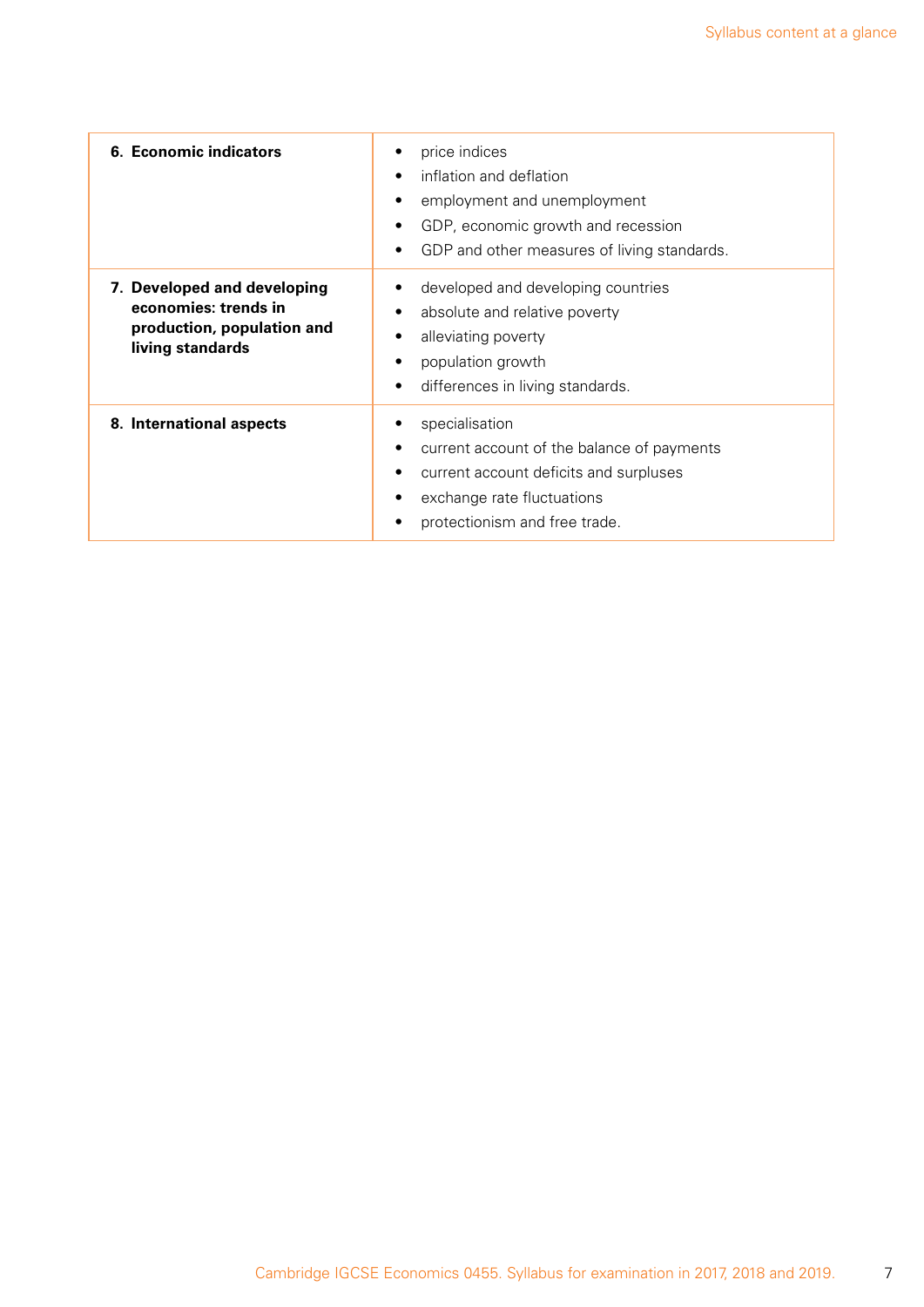# **4. Assessment at a glance**

The assessment has two components, Paper 1: Multiple choice and Paper 2: Structured questions. Candidates must take both papers. Candidates receive grades from A\* to G.

| Candidates answer 30 multiple choice questions. |  |  |  |  |
|-------------------------------------------------|--|--|--|--|
| Weighted at 30% of total available marks.       |  |  |  |  |

#### **Paper 2 Structured questions 2 hours 15 minutes**

Candidates answer one compulsory question, which requires them to interpret and analyse previously unseen data relevant to a real economic situation, and three optional questions from a choice of six. Weighted at 70% of total available marks.

**Paper 1 Multiple choice 45 minutes**

#### Availability

This syllabus is examined in the June and November examination series. This syllabus is also available for examination in March for India only.

This syllabus is available to private candidates.

Detailed timetables are available from **www.cie.org.uk/examsofficers**

Centres in the UK that receive government funding are advised to consult the Cambridge website **www.cie.org.uk** for the latest information before beginning to teach this syllabus.

#### Combining this with other syllabuses

Candidates can combine this syllabus in an exam series with any other Cambridge syllabus, except:

- syllabuses with the same title at the same level
- 2281 Cambridge O Level Economics.

Please note that Cambridge IGCSE, Cambridge International Level 1/Level 2 Certificate and Cambridge O Level syllabuses are at the same level.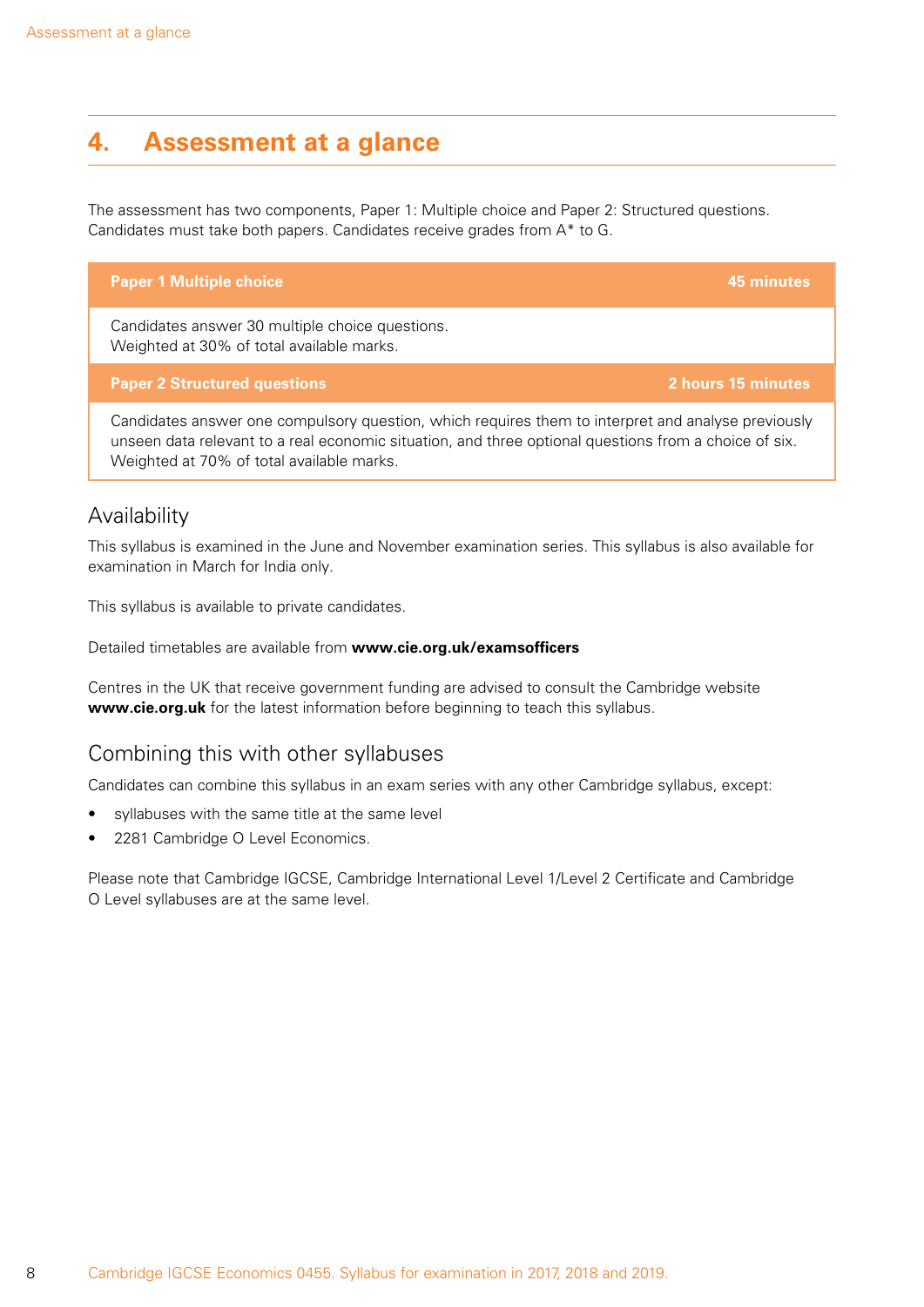# **5. Syllabus aims and assessment objectives**

## 5.1 Syllabus aims

The aims below describe the educational purposes of a course in economics for the Cambridge IGCSE exam.

The aims are to:

- 1 develop candidates' knowledge and understanding of economic terminology, principles and theories
- 2 develop candidates' basic economic numeracy and literacy and their ability to handle simple data including graphs and diagrams
- 3 develop candidates' ability to use the tools of economic analysis in particular situations
- 4 show candidates how to identify and discriminate between differing sources of information and how to distinguish between facts and value judgements in economic issues
- 5 develop candidates' ability to use economic skills (with reference to individuals, groups and organisations) to understand better the world in which they live
- 6 develop candidates' understanding of the economies of developed and developing nations and of the relationships between them; and to develop their appreciation of these relationships from the perspective of both developed and developing nations.

## 5.2 Assessment objectives and their weightings

The three assessment objectives in Cambridge IGCSE Economics are:

AO1: Knowledge with understanding AO2: Analysis AO3: Critical evaluation and decision-making.

### AO1: Knowledge with understanding

Candidates should be able to:

- show knowledge and understanding of economic facts, definitions, concepts, principles and theories
- use economic vocabulary and terminology.

#### AO2: Analysis

- select, organise and interpret data
- apply economic knowledge and understanding in written, numerical, diagrammatic and graphical form
- use economic data, to recognise patterns in such data, and to deduce relationships.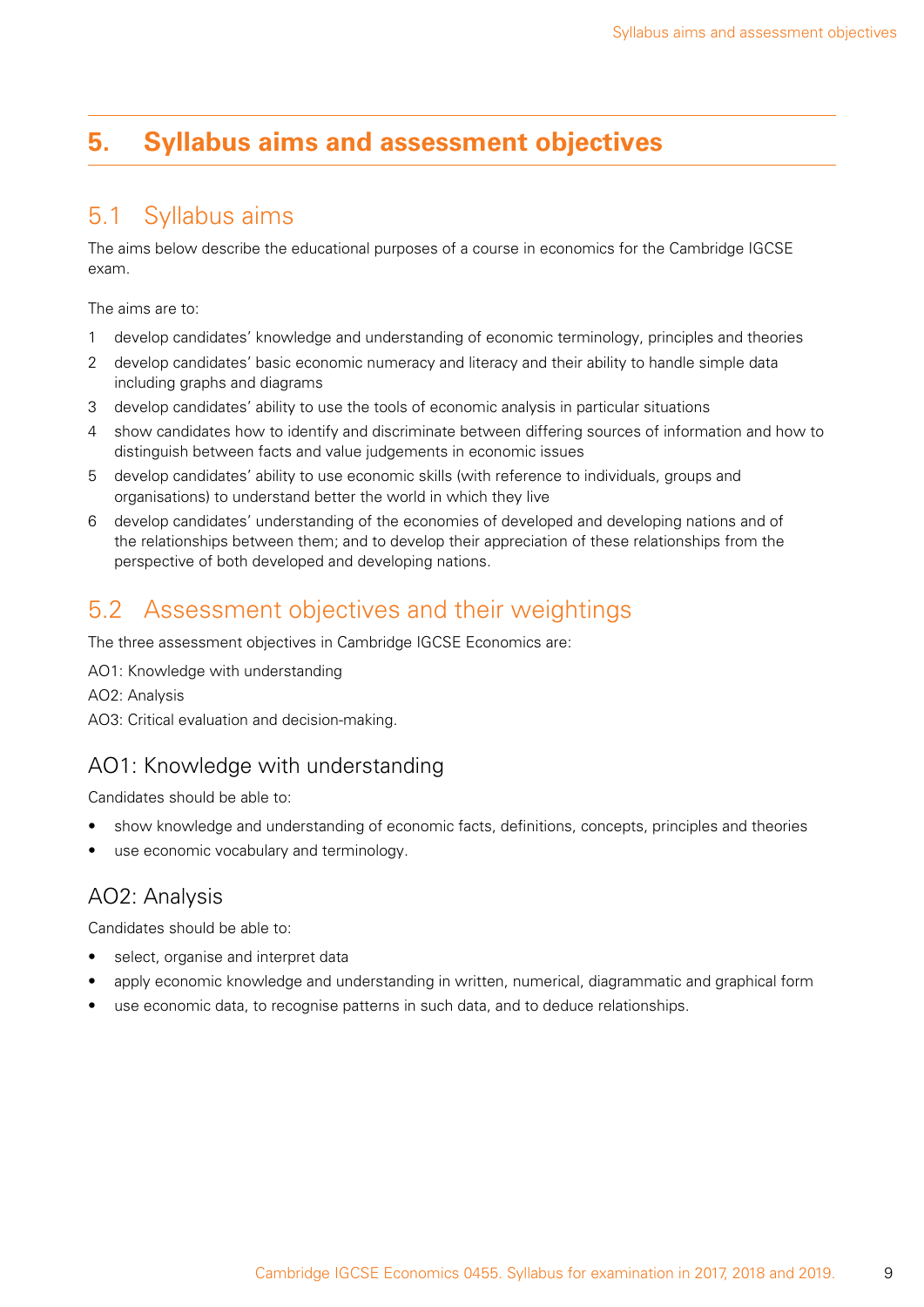## AO3: Critical evaluation and decision-making

Candidates should be able to:

- distinguish between evidence and opinion, make reasoned judgements and communicate those judgements in an accurate and logical manner
- recognise that economic theory has various limits and uncertainties
- • evaluate the social and environmental implications of particular courses of economic action
- • draw conclusions from economic information and critically evaluate economic data
- • communicate conclusions in a logical and clear manner.

The weightings given to the assessment objectives are:

| <b>Assessment objective</b>                  | Paper 1<br>(%) | Paper 2<br>(%) | <b>Overall</b><br>(%) |
|----------------------------------------------|----------------|----------------|-----------------------|
| AO1: Knowledge with understanding            | $45 \pm 5$     | $20 \pm 5$     | $28 \pm 5$            |
| AO2: Analysis                                | $55 \pm 5$     | $35 \pm 5$     | $41 \pm 5$            |
| AO3: Critical evaluation and decision-making |                | $45 \pm 5$     | $31 + 4$              |

The assessment objectives are weighted to give an indication of their relative importance. The weightings are not intended to provide a precise statement of the number of marks allocated to particular assessment objectives.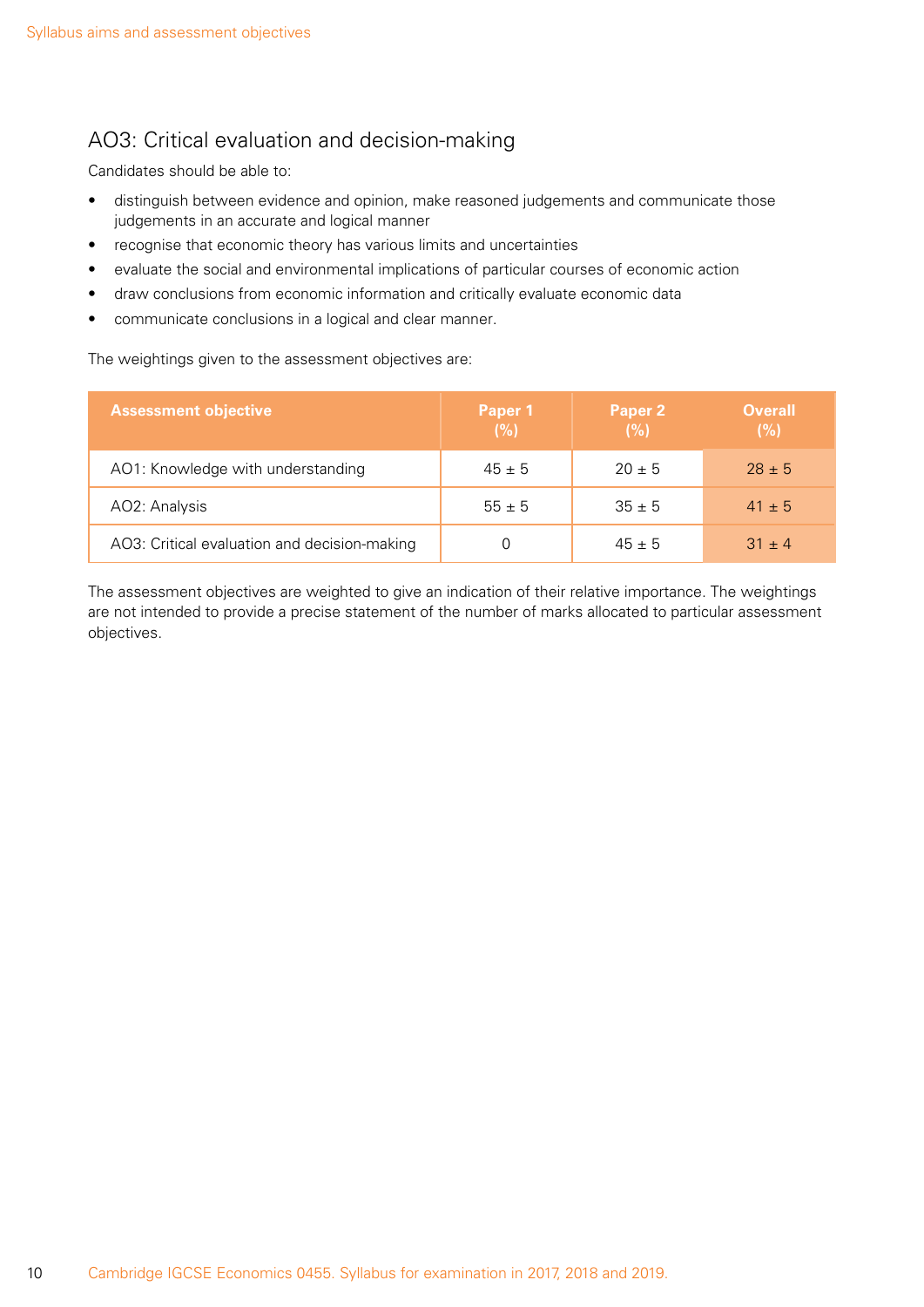## **6. Syllabus content**

## 6.1 Basic economic problem: choice and the allocation of resources

Candidates should be able to:

- define the nature of the economic problem (finite resources and unlimited wants)
- define the factors of production (land, labour, capital, enterprise)
- define opportunity cost and analyse particular circumstances to illustrate the concept
- demonstrate how production possibility curves can be used to illustrate choice and resource allocation
- evaluate the implications of particular courses of action in terms of opportunity cost.

# 6.2 The allocation of resources: how the market works; market failure

- describe the allocation of resources in market and mixed economic systems; describe the terms primary, secondary and service (tertiary) sector in an economy
- demonstrate the principle of equilibrium price and analyse simple market situations with changes in demand and supply
- describe the causes of changes in demand and supply conditions and analyse such changes to show effects in the market
- define price elasticity of demand and supply and perform simple calculations
- demonstrate the usefulness of price elasticity in particular situations such as revenue changes, consumer expenditure
- • evaluate the merits of the market system
- describe the concept of market failure and explain the reasons for its occurrence
- $\bullet$  define private and social costs<sup>1</sup> and benefits and discuss conflicts of interest in relation to these costs and benefits in the short-term and long-term through studies of the following issues:
	- conserving resources versus using resources
	- public expenditure versus private expenditure.

 $1$  Social costs are equal to the sum of private costs and external costs.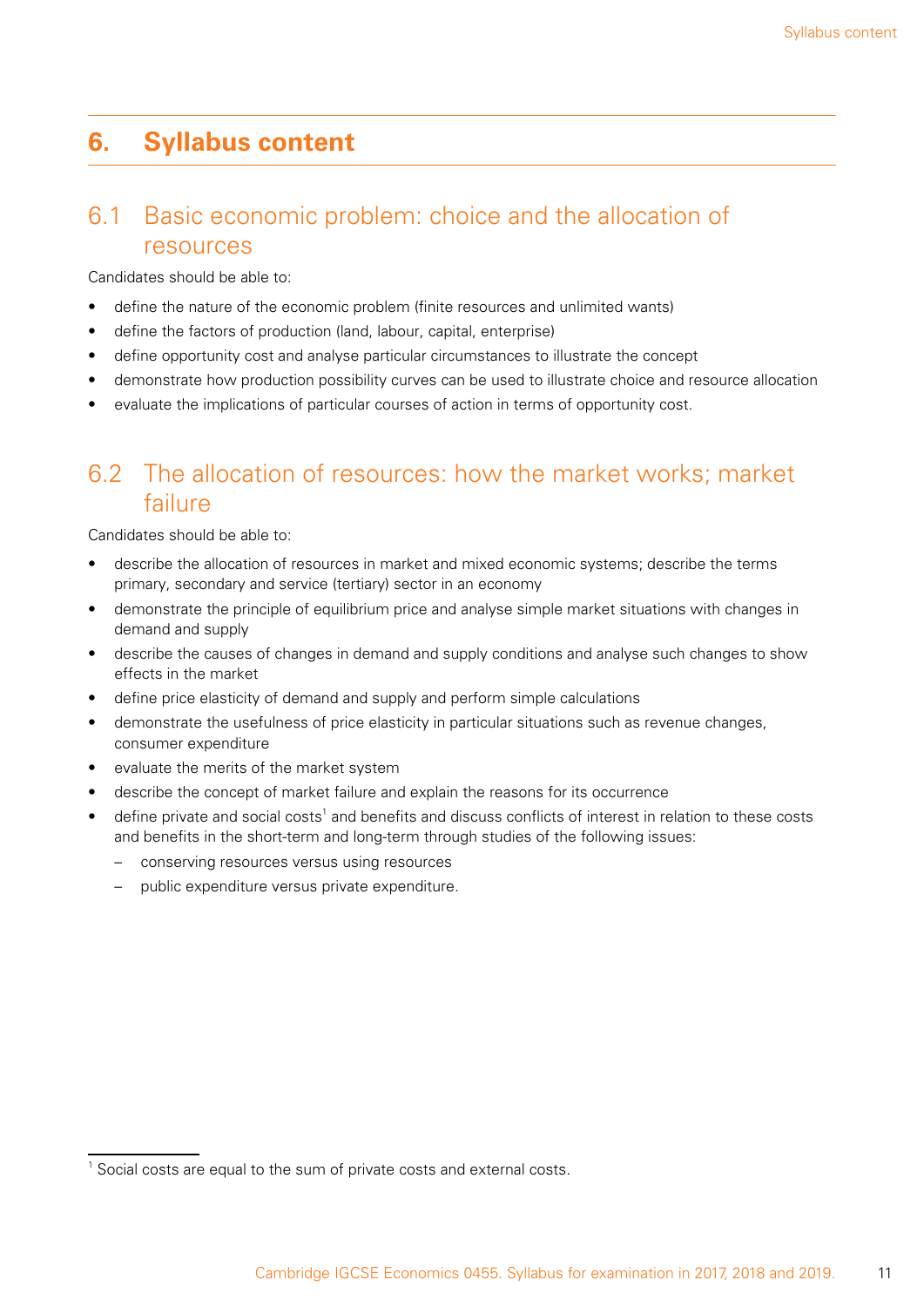# 6.3 The individual as producer, consumer and borrower

Candidates should be able to:

- describe the functions of money and the need for exchange
- describe the functions of central banks, stock exchanges, commercial banks
- identify the factors affecting an individual's choice of occupation (wage factors and non-wage factors)
- • describe likely changes in earnings over time for an individual
- describe the differences in earnings between different groups of workers (male/female; skilled/unskilled; private/public; agricultural/manufacturing/services)
- describe trade unions and analyse their role in an economy
- describe the benefits and disadvantages of specialisation for the individual
- analyse the different motives for spending, saving and borrowing
- discuss how and why different income groups have different expenditure patterns (spending, saving and borrowing).

## 6.4 The private firm as producer and employer

- describe the type of business organisation in the public and private sectors: sole trader (proprietor), public limited companies, multinationals, cooperatives, state-owned enterprises (public corporations)
- describe the effects of moving firms from the public sector to the private sector and *vice versa*
- describe and evaluate the effects of changes in the structure of business organisations
- describe what determines the demand for factors of production
- • distinguish between labour-intensive and capital-intensive production
- define productivity and recognise the difference between productivity and production
- define total and average cost, fixed and variable cost and perform simple calculations
- analyse particular situations to show changes in total and average cost as output changes
- define total and average revenue and perform simple calculations
- describe the principle of profit maximisation as a goal and recognise that business organisations may have different goals
- describe the characteristics of perfect competition and monopoly
- describe pricing and output policies in perfect competition and monopoly
- • describe the main reasons for the different sizes of firms (size of market, capital, organisation)
- describe and evaluate integration, economies and diseconomies of scale
- discuss the advantages and disadvantages of monopoly.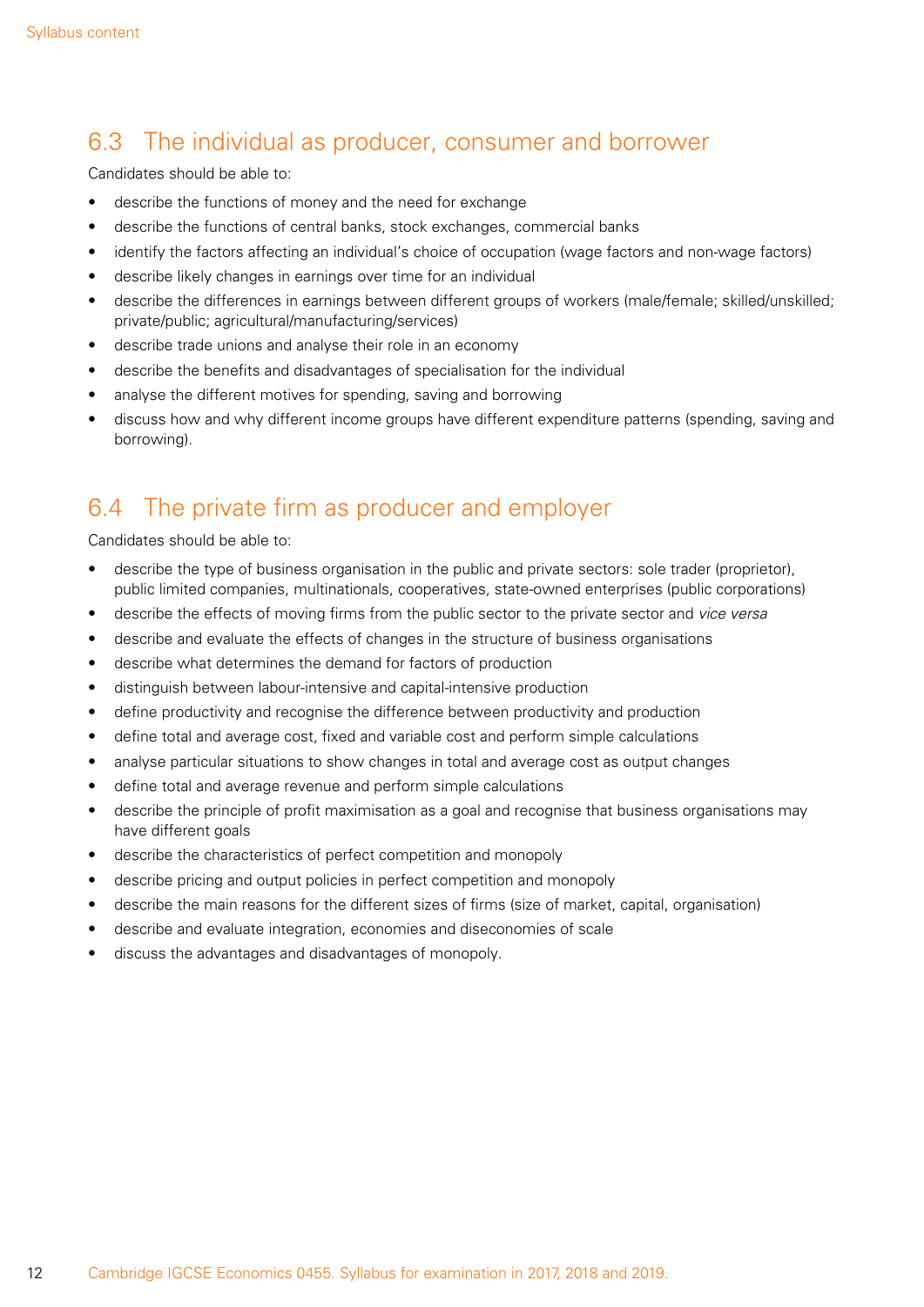# 6.5 Role of government in an economy

Candidates should be able to:

- describe the government as a producer of goods and services and as an employer
- describe the aims of government policies, such as full employment, price stability, economic growth, redistribution of income, balance of payments stability
- • explain fiscal, monetary and supply-side policies
- analyse the use of fiscal, monetary and supply-side policies
- discuss the possible conflicts between government aims
- describe the types of taxation (direct, indirect, progressive, regressive, proportional) and the impact of taxation
- • discuss the government's influence (regulation, subsidies, taxes) on private producers.

## 6.6 Economic indicators

With regards to **prices**, candidates should be able to:

- describe how a consumer prices index/retail prices index is calculated
- discuss the causes and consequences of inflation
- • discuss the causes and consequences of deflation.

With regards to **employment**, candidates should be able to:

- describe the changing patterns and levels of employment
- discuss the causes and consequences of unemployment.

With regards to **output**, candidates should be able to:

- define Gross Domestic Product (GDP)
- describe and have a general understanding of the causes and consequences of economic growth
- • define the term recession
- describe and evaluate measures and indicators of comparative living standards, such as GDP per head, Human Development Index (HDI).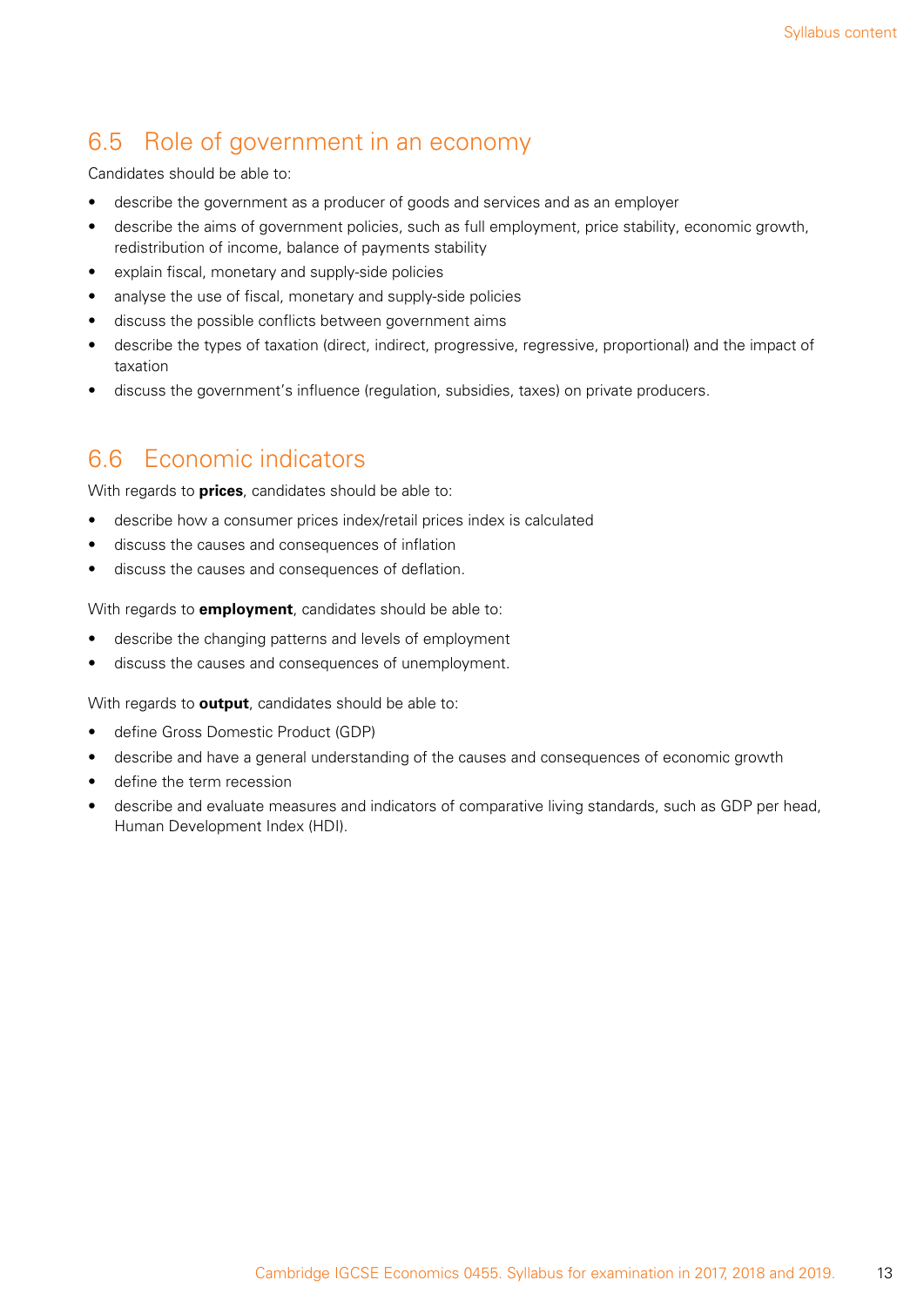# 6.7 Developed and developing economies: trends in production, population and living standards

Candidates should be able to:

- describe why some countries are classified as developed and others are not
- describe the difference between absolute and relative poverty
- recognise and discuss policies to alleviate poverty
- describe the factors that affect population growth (birth rate, death rate, fertility rate, net migration) and discuss reasons for the different rates of growth in different countries
- analyse the problems and consequences of these population changes for countries at different stages of development
- describe the effects of changing size and structure of population on an economy
- discuss differences in standards of living within countries and between countries, both developed and developing.

## 6.8 International aspects

- describe the benefits and disadvantages of specialisation at regional and national levels
- describe the structure of the current account of the balance of payments
- discuss the causes and consequences of current account deficits and surpluses
- define exchange rates
- discuss the causes and consequences of exchange rate fluctuations
- • describe methods of trade protection
- discuss the merits of free trade and protection.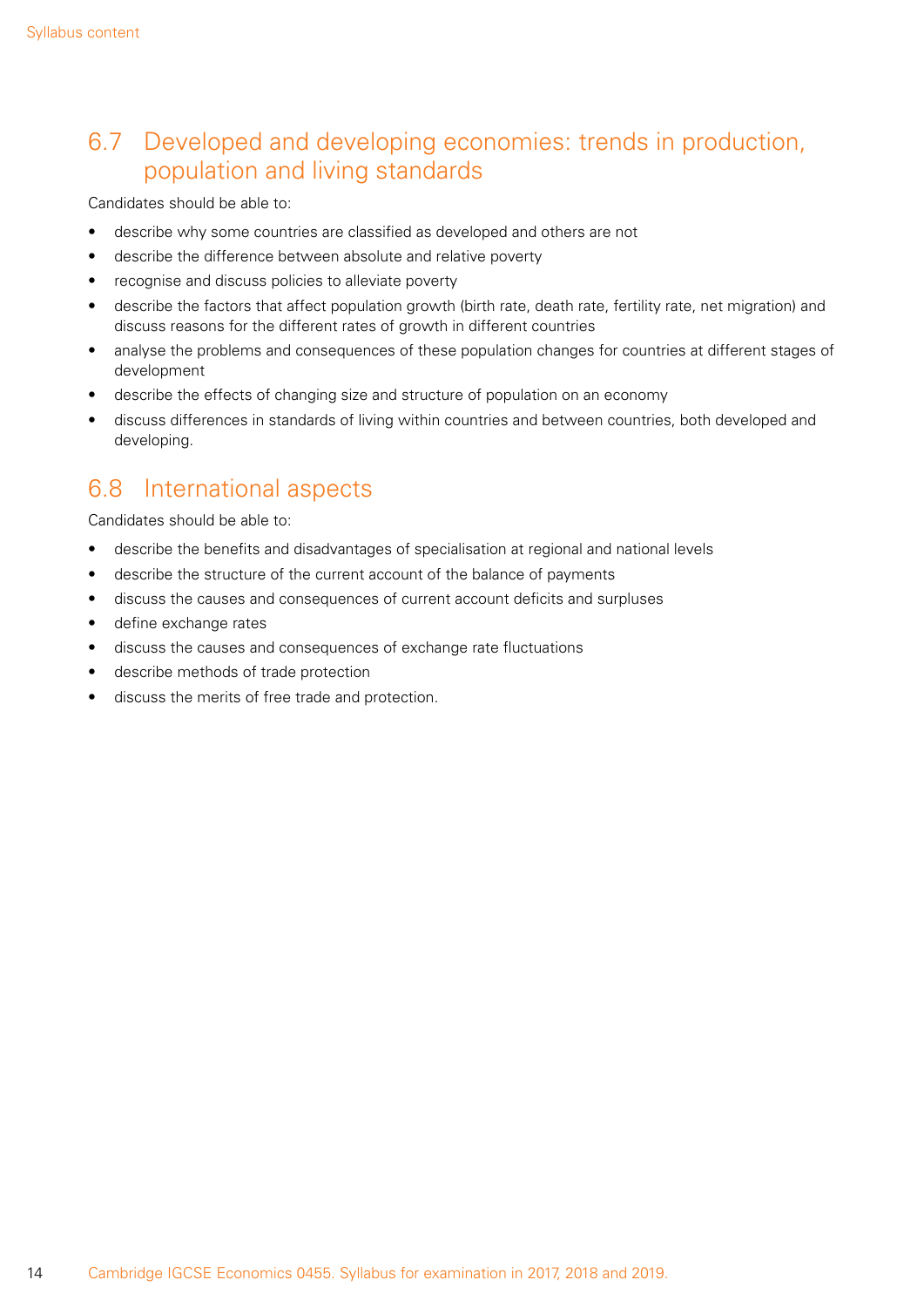# **7. Grade descriptions**

Cambridge provides grade descriptions to give a general indication of what a candidate must achieve for a particular grade. The actual grade given to the candidate will depend on how well they have met the assessment objectives overall. A candidate's weakness in one aspect of the exam may be balanced by above average performance in some other aspect.

#### Grade A

To achieve a Grade A, a candidate must show mastery of the syllabus and an outstanding performance on the more academic problems. Within the separate assessment objectives, a candidate awarded a Grade A must show:

AO1: Knowledge with understanding

- an excellent ability to identify detailed facts and principles in relation to the content of the syllabus
- an excellent ability to describe clearly graphs, diagrams, tables
- a thorough ability to define the concepts and ideas of the syllabus.

#### AO2: Analysis

- an excellent ability to classify and comment on information
- an ability to apply this information in a logical and well-structured manner to illustrate the application of economic analysis to a particular situation.

AO3: Critical evaluation and decision-making

- a thorough ability to classify and order information
- a sound ability to discriminate between varied sources of information and to distinguish clearly between facts and opinions
- a sound ability to make clear, reasoned judgements and to communicate them in an accurate and logical manner.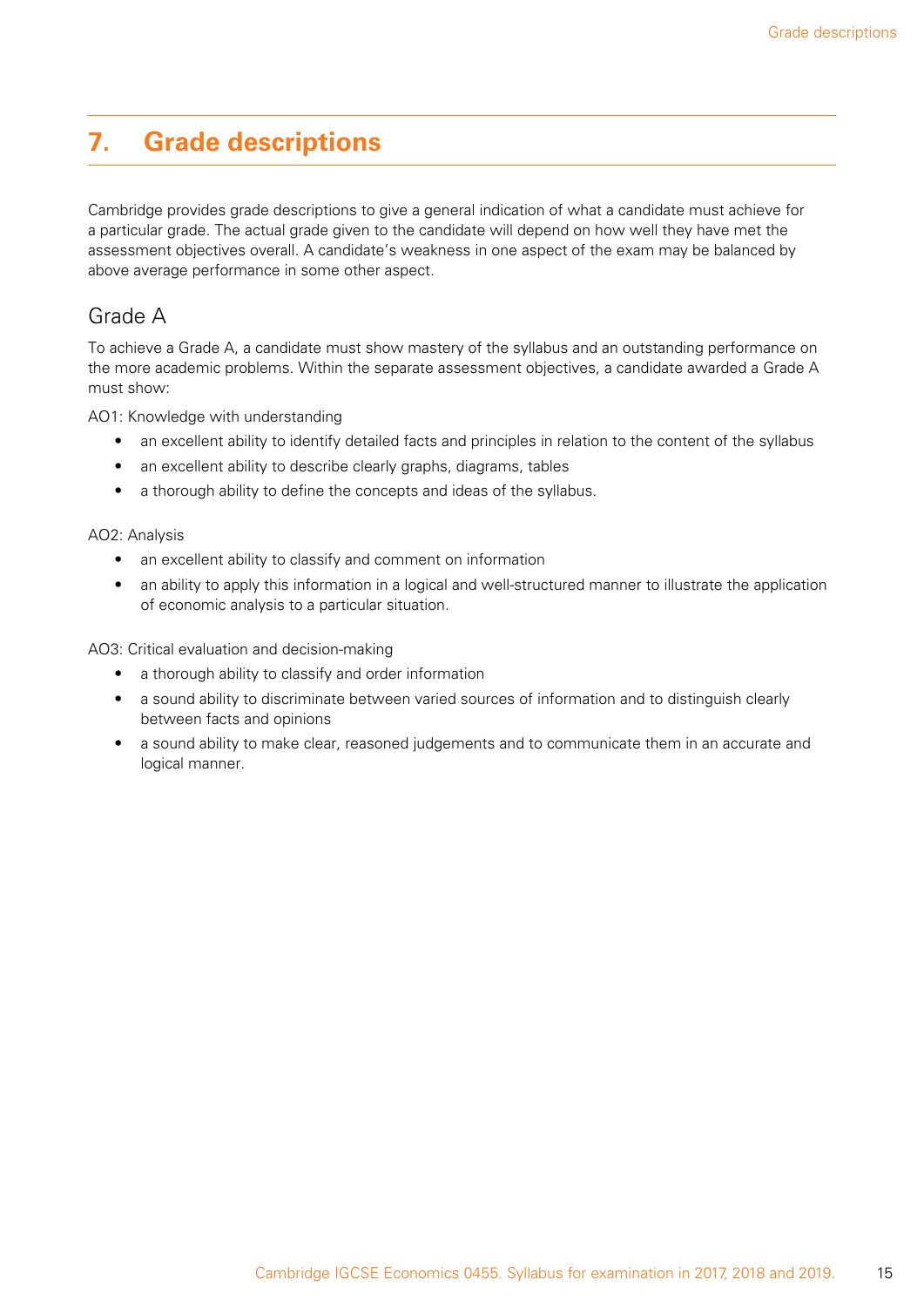## Grade C

To achieve a Grade C, a candidate must show a good understanding of the syllabus and some ability to answer questions that are pitched at a more academic level. Within the separate assessment objectives, a candidate awarded a Grade C must show:

AO1: Knowledge with understanding

- a sound ability to identify detailed facts and principles in relation to the content of the syllabus
- a sound ability to describe clearly graphs, diagrams, tables
- a sound ability to define the concepts and ideas of the syllabus.

#### AO2: Analysis

- an ability to use and comment on information
- an ability to apply this information to illustrate the application of economic analysis to a particular situation.

AO3: Critical evaluation and decision-making

- an ability to interpret information accurately
- an ability to discriminate between varied sources of information and to distinguish clearly between facts and opinions
- an ability to evaluate and make reasoned judgements.

### Grade F

To achieve a Grade F, a candidate must show some familiarity with the central concepts and ideas in the syllabus. Within the separate assessment objectives, a candidate awarded a Grade F must show:

AO1: Knowledge with understanding

- some ability to identify specific facts or principles in relation to the content of the syllabus
- some ability to describe graphs, diagrams, tables.

AO2: Analysis

- some ability to classify data in a simple way and some ability to select relevant information from a set of data
- some ability to apply the tools of economic analysis to particular situations.

AO3: Critical evaluation and decision-making

- a limited ability to discriminate between different sources of information and to describe the difference between facts and opinions
- some ability to use information relating to a particular topic.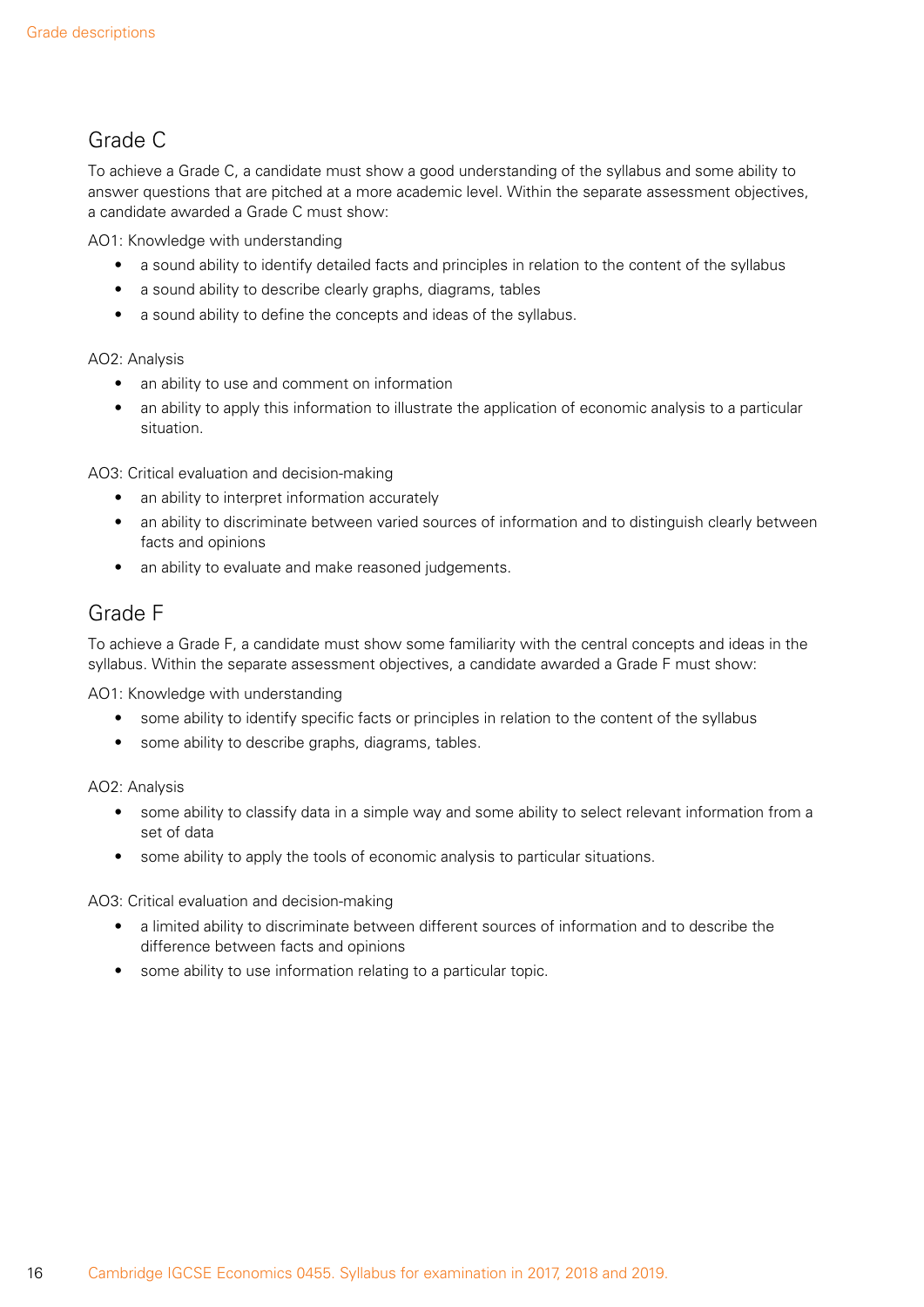# **8. Other information**

#### Equality and inclusion

Cambridge International Examinations has taken great care in the preparation of this syllabus and assessment materials to avoid bias of any kind. To comply with the UK Equality Act (2010), Cambridge has designed this qualification with the aim of avoiding direct and indirect discrimination.

The standard assessment arrangements may present unnecessary barriers for candidates with disabilities or learning difficulties. Arrangements can be put in place for these candidates to enable them to access the assessments and receive recognition of their attainment. Access arrangements will not be agreed if they give candidates an unfair advantage over others or if they compromise the standards being assessed.

Candidates who are unable to access the assessment of any component may be eligible to receive an award based on the parts of the assessment they have taken.

Information on access arrangements is found in the *Cambridge Handbook* which can be downloaded from the website **www.cie.org.uk/examsofficer**

#### Language

This syllabus and the associated assessment materials are available in English only.

#### Grading and reporting

Cambridge IGCSE results are shown by one of the grades A\*, A, B, C, D, E, F or G indicating the standard achieved, A\* being the highest and G the lowest. 'Ungraded' indicates that the candidate's performance fell short of the standard required for grade G. 'Ungraded' will be reported on the statement of results but not on the certificate. The letters Q (result pending), X (no results) and Y (to be issued) may also appear on the statement of results but not on the certificate.

#### Entry codes

To maintain the security of our examinations, we produce question papers for different areas of the world, known as 'administrative zones'. Where the component entry code has two digits, the first digit is the component number given in the syllabus. The second digit is the location code, specific to an administrative zone. Information about entry codes can be found in the *Cambridge Guide to Making Entries*.